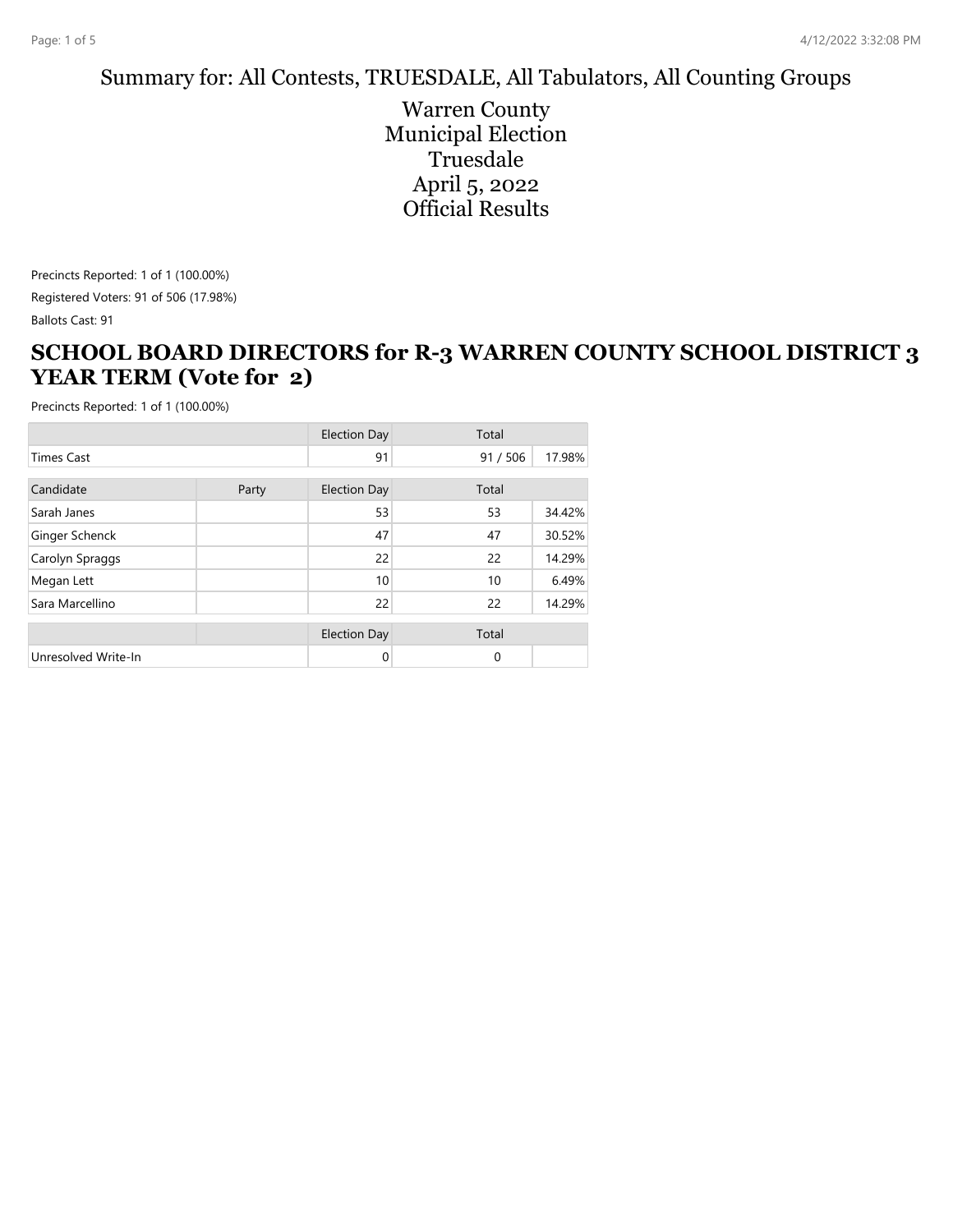#### **SCHOOL BOARD DIRECTORS for R-3 WARREN COUNTY SCHOOL DISTRICT 1 YEAR TERM (Vote for 1)**

|                     |       | <b>Election Day</b> | Total    |        |
|---------------------|-------|---------------------|----------|--------|
| Times Cast          |       | 91                  | 91/506   | 17.98% |
| Candidate           | Party | <b>Election Day</b> | Total    |        |
| Rachel Besselman    |       | 25                  | 25       | 30.49% |
| Rich Barton         |       | 57                  | 57       | 69.51% |
|                     |       | <b>Election Day</b> | Total    |        |
| Unresolved Write-In |       |                     | $\Omega$ |        |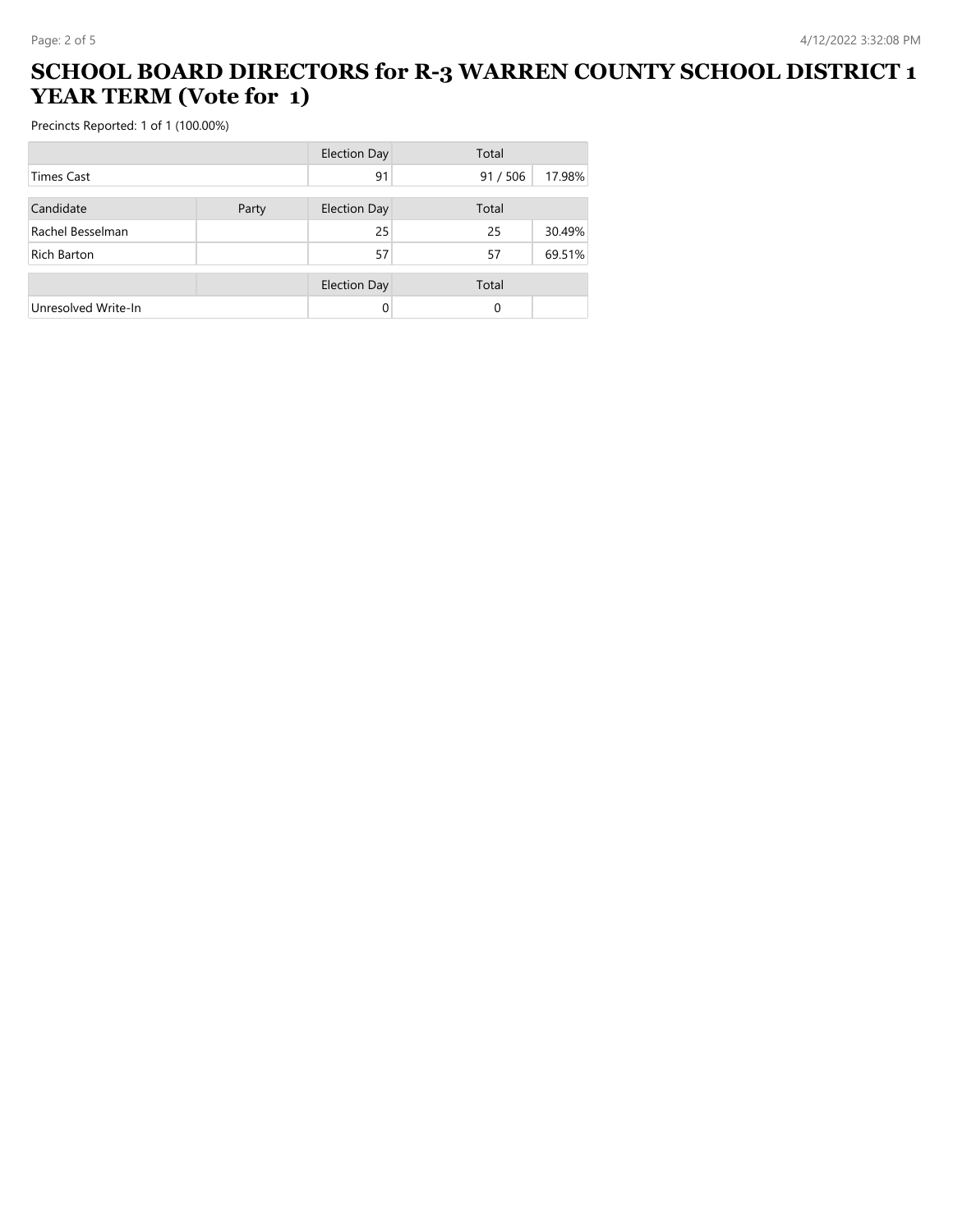# **ALDERMAN AT-LARGE for CITY OF TRUESDALE (Vote for 2)**

|                     |       | <b>Election Day</b> | Total            |
|---------------------|-------|---------------------|------------------|
| <b>Times Cast</b>   |       | 91                  | 91/506<br>17.98% |
| Candidate           | Party | <b>Election Day</b> | Total            |
| Mike Thomas         |       | 72                  | 72<br>44.72%     |
| Kelly Riehl         |       | 25                  | 25<br>15.53%     |
| Joe Brooks          |       | 64                  | 39.75%<br>64     |
|                     |       | <b>Election Day</b> | Total            |
| Unresolved Write-In |       | $\Omega$            | $\Omega$         |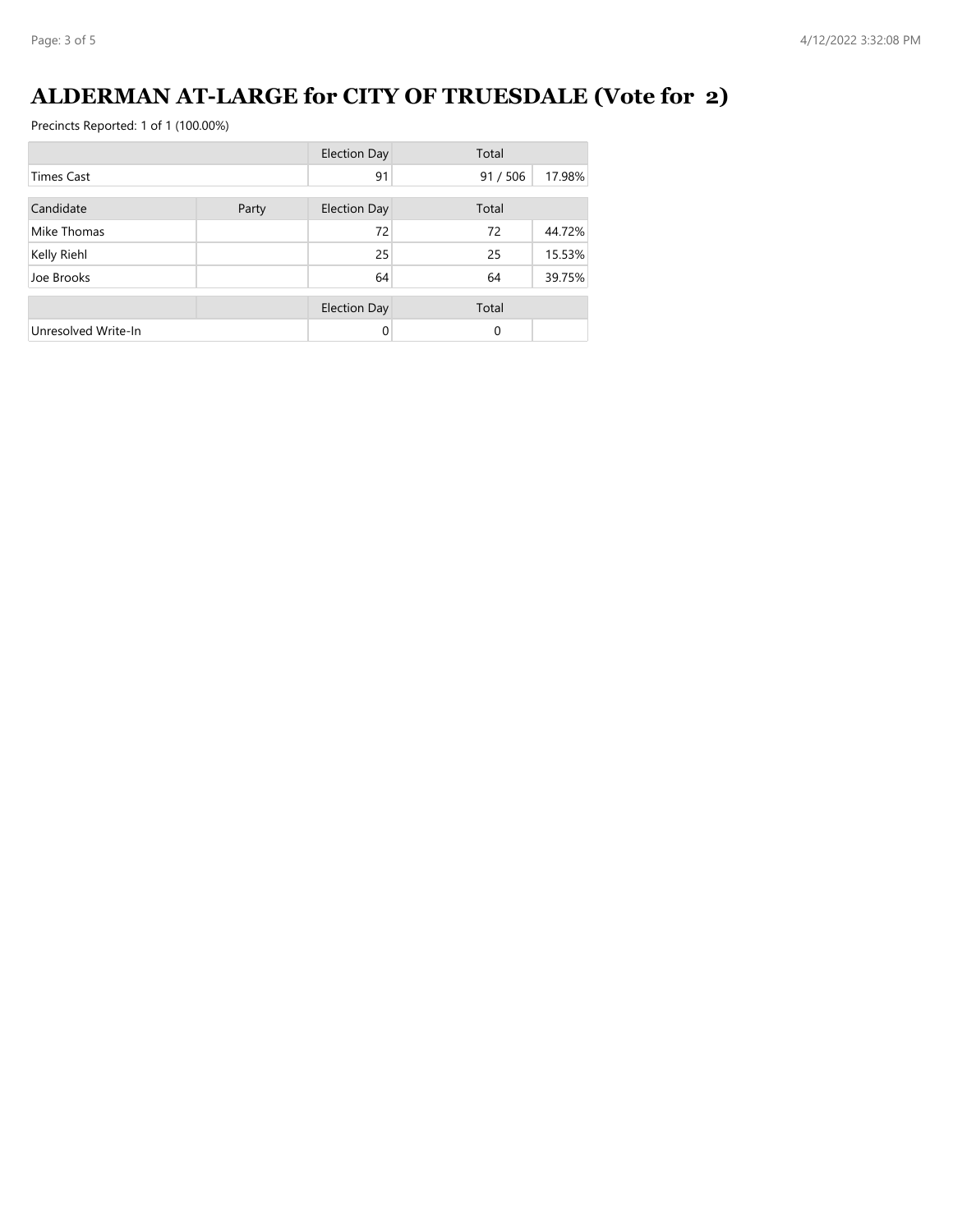# **911 BOARD MEMBER AT LARGE for WARREN COUNTY (Vote for 1)**

|                     | <b>Election Day</b> |                     | Total  |         |  |
|---------------------|---------------------|---------------------|--------|---------|--|
| <b>Times Cast</b>   |                     | 91                  | 91/506 | 17.98%  |  |
|                     |                     |                     |        |         |  |
| Candidate           | Party               | <b>Election Day</b> | Total  |         |  |
| Matt Eskew          |                     | 74                  | 74     | 100.00% |  |
|                     |                     | <b>Election Day</b> | Total  |         |  |
| Unresolved Write-In |                     |                     |        |         |  |